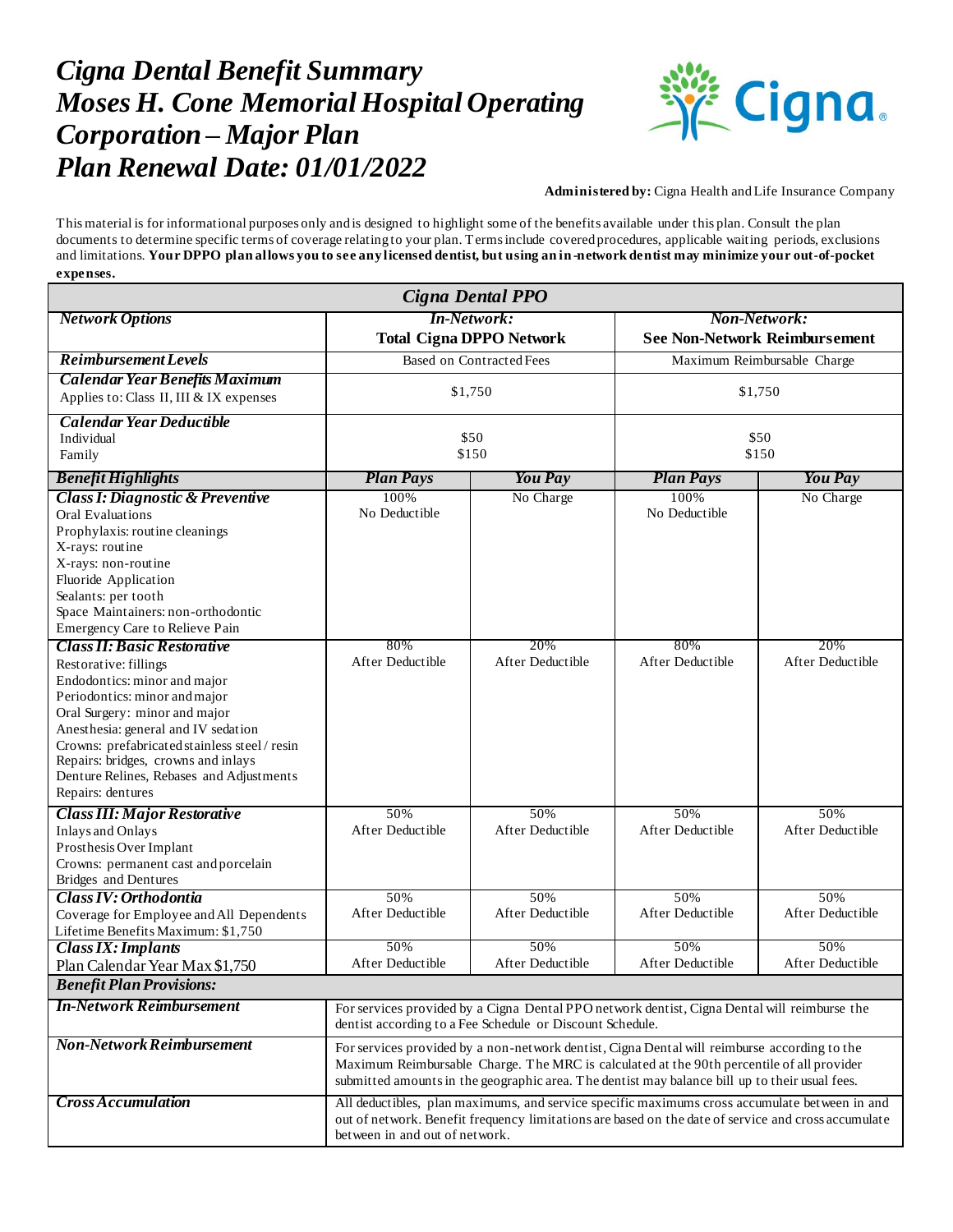| <b>Calendar Year Benefits Maximum</b>          | The plan will only pay for covered charges up to the yearly Benefits Maximum, when applicable.<br>Benefit-specific Maximums may also apply.                                                                                                                                                                                                                                                                                                                                                                                                                                                                                                                                                                              |  |
|------------------------------------------------|--------------------------------------------------------------------------------------------------------------------------------------------------------------------------------------------------------------------------------------------------------------------------------------------------------------------------------------------------------------------------------------------------------------------------------------------------------------------------------------------------------------------------------------------------------------------------------------------------------------------------------------------------------------------------------------------------------------------------|--|
| Calendar Year Deductible                       | This is the amount you must pay before the plan begins to pay for covered charges, when<br>applicable. Benefit-specific deductibles may also apply.                                                                                                                                                                                                                                                                                                                                                                                                                                                                                                                                                                      |  |
| <b>Pretreatment Review</b>                     | Pretreatment reviewis available on a voluntary basis when dental work in excess of \$300 is<br>proposed.                                                                                                                                                                                                                                                                                                                                                                                                                                                                                                                                                                                                                 |  |
| <b>Alternate Benefit Provision</b>             | When more than one covered Dental Service could provide suitable treatment based on common<br>dental standards, Cigna will determine the covered Dental Service on which payment will be based<br>and the expenses that will be included as Covered Expenses.                                                                                                                                                                                                                                                                                                                                                                                                                                                            |  |
| Oral Health Integration Program®               | The Cigna Dental Oral Health Integration Program offers enhanced dental coverage for customers<br>with certain medical conditions. There is no additional charge to participate in the program. Those<br>who qualify can receive reimbursement of their coinsurance for eligible dental services. Eligible<br>customers can also receive guidance on behavioral issues related to oral health. Reimbursements<br>under this program are not subject to the annual deductible, but will be applied to the plan annual<br>maximum.<br>For more information on how to enroll in this program and a complete list of terms and eligible<br>conditions, go to www.mycigna.com or call customer service 24/7 at 1-800-Cigna24. |  |
| <b>Timely Filing</b>                           | Out of network claims submitted to Cigna after 365 days from date of service will be denied.                                                                                                                                                                                                                                                                                                                                                                                                                                                                                                                                                                                                                             |  |
| <b>Benefit Limitations:</b>                    |                                                                                                                                                                                                                                                                                                                                                                                                                                                                                                                                                                                                                                                                                                                          |  |
| Missing Tooth Limitation                       | Teeth missing prior to coverage effective date are not covered.                                                                                                                                                                                                                                                                                                                                                                                                                                                                                                                                                                                                                                                          |  |
| Oral Evaluations/Exams                         | 2 per calendar year.                                                                                                                                                                                                                                                                                                                                                                                                                                                                                                                                                                                                                                                                                                     |  |
| X-rays (routine)                               | Bitewings: 2 per calendar year.                                                                                                                                                                                                                                                                                                                                                                                                                                                                                                                                                                                                                                                                                          |  |
| X-rays (non-routine)                           | Complete series of radiographic images and panoramic radiographic images: Limited to a combined<br>total of 1 per 36 months.                                                                                                                                                                                                                                                                                                                                                                                                                                                                                                                                                                                             |  |
| Diagnostic Casts                               | Payable only in conjunction with orthodontic workup.                                                                                                                                                                                                                                                                                                                                                                                                                                                                                                                                                                                                                                                                     |  |
| Cleanings                                      | 2 per calendar year, including 2 additional periodontal maintenance procedures following active therapy                                                                                                                                                                                                                                                                                                                                                                                                                                                                                                                                                                                                                  |  |
| Fluoride Application                           | 2 per calendar year for children under age 19.                                                                                                                                                                                                                                                                                                                                                                                                                                                                                                                                                                                                                                                                           |  |
| Sealants (per tooth)                           | Limited to posterior tooth. 1 treatment per tooth every 36 months for children under age 19.                                                                                                                                                                                                                                                                                                                                                                                                                                                                                                                                                                                                                             |  |
| Space Maintainers                              | Limited to non-orthodontic treatment for children under age 19.                                                                                                                                                                                                                                                                                                                                                                                                                                                                                                                                                                                                                                                          |  |
| Periodontics                                   | Periodontal scaling and root planing once per quadrant, every 24 months.                                                                                                                                                                                                                                                                                                                                                                                                                                                                                                                                                                                                                                                 |  |
| Periodontics                                   | Periodontal Surgery once per quadrant, every 36 months.                                                                                                                                                                                                                                                                                                                                                                                                                                                                                                                                                                                                                                                                  |  |
| Surgical Periodontics                          | Limited to once per quadrant per 36 months.                                                                                                                                                                                                                                                                                                                                                                                                                                                                                                                                                                                                                                                                              |  |
| Inlays, Crowns, Bridges, Dentures and Partials | Replacement every 120 months if unserviceable and cannot be repaired. Includes porcelain crowns<br>on molars.                                                                                                                                                                                                                                                                                                                                                                                                                                                                                                                                                                                                            |  |
| Denture and Bridge Repairs                     | Reviewed if more than once.                                                                                                                                                                                                                                                                                                                                                                                                                                                                                                                                                                                                                                                                                              |  |
| Denture Relines, Rebases and Adjustments       | Covered if more than 6 months after installation.                                                                                                                                                                                                                                                                                                                                                                                                                                                                                                                                                                                                                                                                        |  |
| Prosthesis Over Implant                        | Replacement every 120 months if unserviceable and cannot be repaired. Includes porcelain crowns<br>on molars.                                                                                                                                                                                                                                                                                                                                                                                                                                                                                                                                                                                                            |  |

## *Benefit Exclusions:*

Covered Expenses will not include, and no payment will be made for the following:

- Procedures and services not included in the list of covered dental expenses;
- Diagnostic: cone beam imaging;
- Preventive Services: instruction for plaque control, oral hygiene and diet;
- Periodontics: bite registrations; splinting;
- Procedures, appliances or restorations, except full dentures, whose main purpose is to change vertical dimension, diagnose or treat conditions of dysfunction of the temporomandibular joint (TMJ), stabilize periodontally involved teeth or restore occlusion;
- Athletic mouth guards;
- Services performed primarily for cosmetic reasons;
- Personalization or decoration of any dental device or dental work;
- Replacement of an appliance per benefit guidelines;
- Services that are deemed to be medical in nature;
- Services and supplies received from a hospital;
- Drugs: prescription drugs;
- Charges in excess of the Maximum Reimbursable Charge.